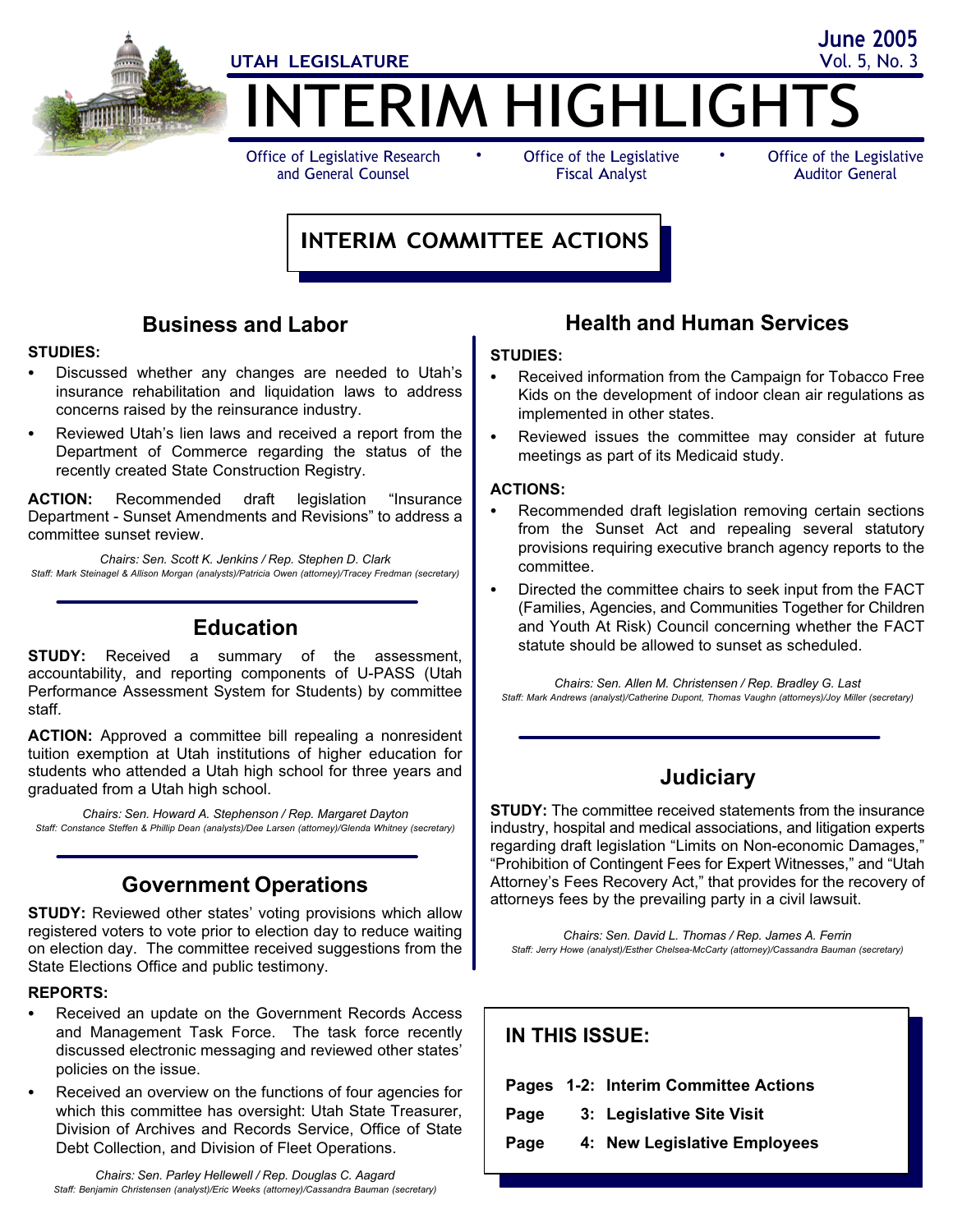# Law Enforcement and Criminal Justice

# STUDIES:

- Received presentations from the Department of Corrections, the Board of Pardons, the Utah Sentencing Commission, and sex offender treatment practitioners on the effectiveness and priorities of sex offender treatment for criminal offenders in prison and in the community.
- Discussed teen dating violence and prevention through education, protective orders, and other means.

REPORT: Committee staff presented a report on the state sex offender registry.

Chairs: Sen. D.C. Buttars / Rep. DeMar "Bud" Bowman Staff: Stewart Smith (analyst)/Susan Creager Allred (attorney)/Wendy Bangerter (secretary)

# Natural Resources, Agriculture, and Environment

# STUDIES:

- Discussed potential energy resource development in Utah. The Division of Oil, Gas, and Mining and the Utah Geological Survey reviewed recent oil discoveries in central Utah and potential recovery of oil from tar sands and oil shale in eastern Utah.
- Considered draft legislation "Archeological Resources Amendments" which provides for annual reporting by the Division of State History and certain state and local government agencies to the Natural Resources, Agriculture, and Environment Interim Committee and the Natural Resources Appropriation Subcommittee regarding certain impacts on state and local governmental entities.

**REPORTS:** Received reports from the recently appointed directors of the Division of State Parks and Recreation and the Division of Oil, Gas, and Mining.

> Chairs: Sen. Thomas V. Hatch / Rep. Roger E. Barrus Staff: Brian Allred (analyst)/Jeanenne Larson (attorney)/Joy Miller (secretary)

# Political Subdivisions

# STUDIES:

- Discussed authority and funding for background checks in local government and school districts.
- Discussed the need for a land use buffer around Camp Williams, which is operated by the Utah National Guard.
- Discussed issues relating to prescriptive easements.

Chairs: Sen. Carlene M. Walker / Rep. Brad L. Dee Staff: Joseph Wade (analyst)/Robert Rees (attorney)/Wendy Bangerter (secretary)

# Public Utilities and Technology

# REPORTS:

- Received a report from the Forum On Democracy on how international trade via the World Trade Organization will affect Utah and other states' ability to regulate sectors such as energy and gambling.
- Received a report on the purchase of PacifiCorp from the potential buyer, Mid−American Energy Holding Company. The Public Service Commission also commented and provided a tentative time line of 8−9 months for consideration of Mid−American´s proposed purchase.
- Committee chairs reported on the creation of an energy policy working group, a coordination meeting with the governor, and the process by which energy policy issues will be studied over the summer.

Chairs: Sen. Gregory S. Bell / Rep. Sheryl L. Allen Staff: Richard North (analyst)/Christopher Parker (attorney)/Phalin Flowers (secretary)

# Revenue and Taxation

# REPORTS:

- Received a progress report from the Tax Reform Task Force, including review of sales, income, property, and other taxes and RDA issues.
- Received a report on certain Utah State Tax Commission collection practices.
- Received a report on Utah Enterprise Zone tax credits.

ACTION: Voted to support statewide public hearings later in the year on Tax Reform Task Force proposals.

Chairs: Sen. Curtis S. Bramble / Rep. Wayne A. Harper Staff: Bryant Howe & Phillip Dean (analysts)/Rebecca Rockwell & Angela D. Oakes (attorneys) Phalin Flowers (secretary)

# **Transportation**

STUDY: Studied future transportation funding needs and recommendations by the Transportation Planning Task Force.

REPORT: Received presentations from various transportation officials regarding transportation funding, financing initiatives, and public−private partnerships being developed to meet transportation needs.

Chairs: Sen. Sheldon L. Killpack / Rep. Joseph G. Murray Staff: Mark Steinagel (analyst)/Shannon Halverson (attorney)/Tracey Fredman (secretary)

### Workforce Services & Community and Economic Development

REPORT: Received a report from the Director of the newly−formed Department of Community and Culture regarding the structure and organization of the Department and its statutory mandates.

ACTION: Recommended extending the sunset date of the Utah Housing Corporation ten years.

> Chairs: Sen. John W. Hickman / Rep. David N. Cox Staff: Art Hunsaker (analyst)/Jim Wilson (attorney)/Glenda Whitney (secretary)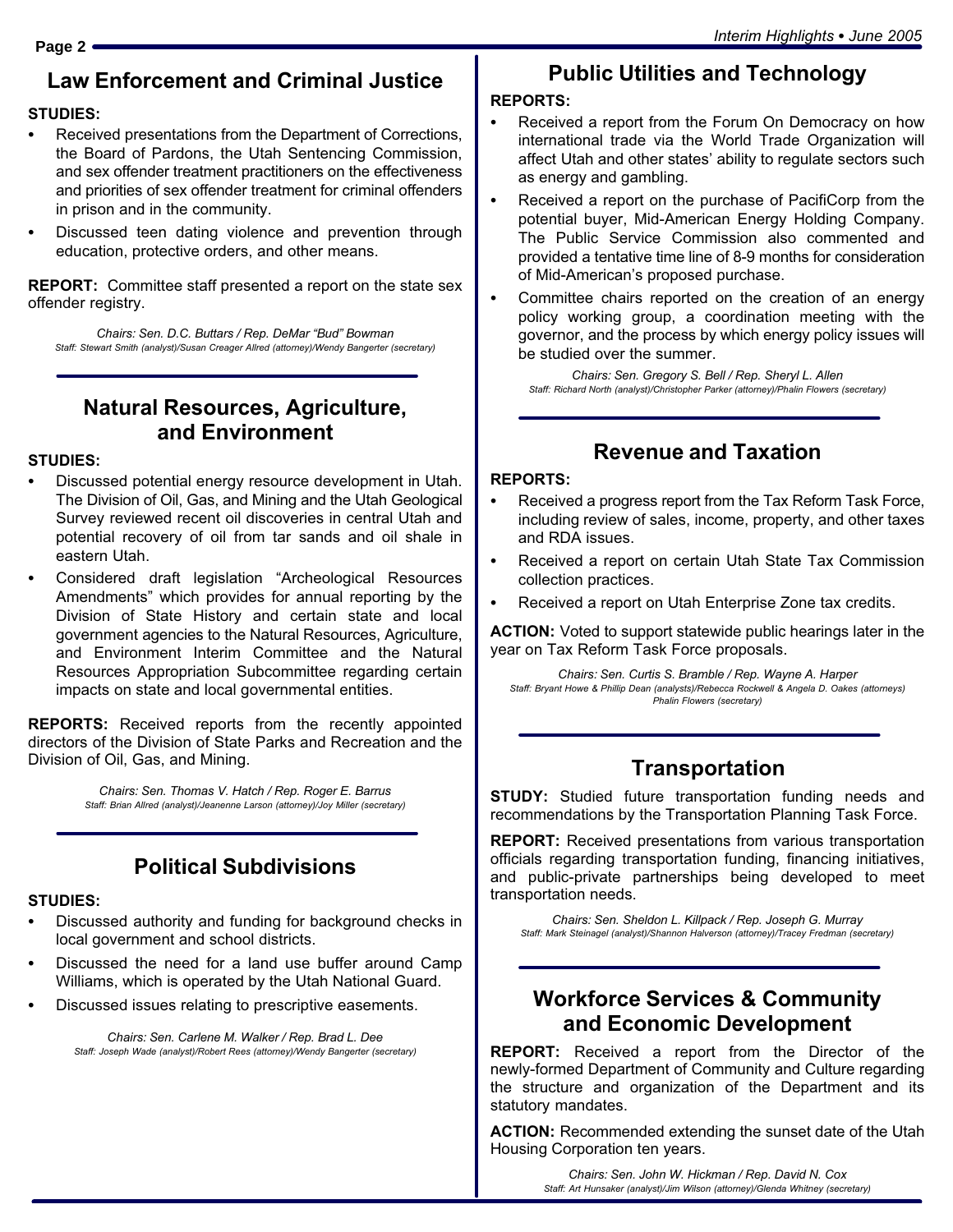# LEGISLATIVE SITE VISIT NORTHERN UTAH

# Box Elder, Cache, and Rich Counties

# Monday, August 1 and Tuesday, August 2, 2005

- County. We will visit various places, depending on our committee assignments. This Legislative Site Visit begins Monday morning in Brigham City where we are invited to meet with community leaders and discuss issues related to Box Elder
- We will then travel to Logan, where additional tours and meetings are planned. Monday evening is Legislator's Night at the majestic Festival of the American West
- On Tuesday there will be tours of roads and highways, dams and reservoirs, public schools, and Utah State University. A town meeting is scheduled for Tuesday evening.
	- The final schedule of tours, meetings, and activities will be sent to you in a few weeks.
	- Separate tours for spouses and children (ages 10 and older) are also being planned.

Forms will be sent to Legislators to make Monday evening lodging reservations.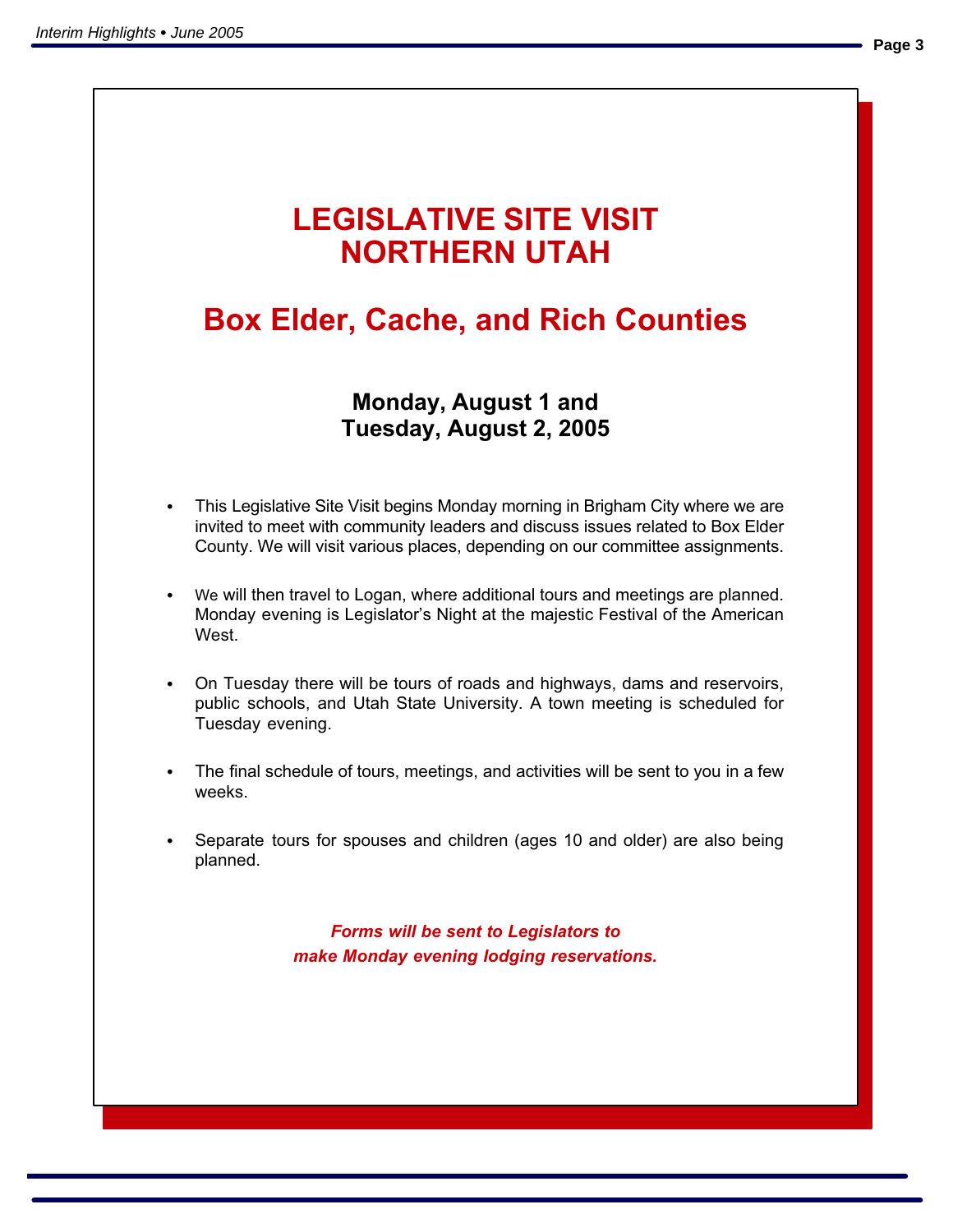### HOUSE OF REPRESENTATIVES

Chris Bleak, Chief of Staff. Mr. Bleak holds a degree in Political Science from the University of Utah. He will oversee administrative aspects of the House, and will serve as the Speaker's senior policy advisor in legislative issues, including media relations and policy negotiation.

### OFFICE OF THE LEGISLATIVE AUDITOR

David Pulsipher, Performance Auditor. Started 1/15/05. Dave has an MBA and a BA in Speech Communications from the University of Utah.

Danny Schoenfeld, Performance Auditor. Starting 6/27/05. Danny has an MPA from the University of Utah, and has worked for the Department of Workforce Services for the last two years.

Keith Cisney, Performance Auditor. Starting 6/27/05. Keith graduated from Weber State University with a BS in psychology and from the University of Utah with a Masters in Human Resource Management. He has 32 years of experience with the DHS Office of Recovery Services.

Chris Otto, Performance Auditor. Starting 6/27/05. Chris graduated from the University of Utah with a BA in history and an MPA.

Leah Blevins, Performance Auditor. Starting 6/27/05. Leah has a BA and a Masters of Public Policy from BYU.



Office of Legislative Research and General Counsel House Building, Suite W210 · Salt Lake City, UT · 84114 (801) 538−1032

Office of the Legislative Fiscal Analyst House Building, Suite W310 • Salt Lake City, UT • 84114 (801) 538−1034

Office of the Legislative Auditor General House Building, Suite W315 . Salt Lake City, UT . 84114 (801) 538−1033

For more information about legislative activities, contact one of the legislative offices or access our website at: www.le.utah.gov

Editors: Susan Creager Allred & Stewart E. Smith

Tim Salazar, Performance Auditor. Started 6/27/05.

Tim graduated from the University of Utah with an MPA and from Oberlin College with a BA in history.

### OFFICE OF THE LEGISLATIVE FISCAL ANALYST

#### Todd Wardrop − Fiscal Analyst. Starting 6/20/05.

Todd has a BS in Political Science and a Utah Public Administration certificate from the University of Utah. His emphasis is in facility assessments, construction, risk management, capital outlay services, and administration of other governmental services.

### OFFICE OF LEGISLATIVE RESEARCH AND GENERAL COUNSEL

### Angela D. Oakes, Associate General Counsel.

Started 5/31/05. Angela is working in the Revenue and Taxation area. She graduated from the S. J. Quinney College of Law at the University of Utah in 2002, and has worked with the law firm Nielsen & Senior as a law clerk and as an attorney.

### Allison Morgan, Policy Analyst. Started 6/13/05.

Allison is working with the Business and Labor Interim Committee, the Occupational and Professional Licensure Review Committee, and with the Privately Owned Health Care Organization Task Force. She recently received a Master's Degree in Public Policy from George Washington University.

### Next Interim Day − July 20th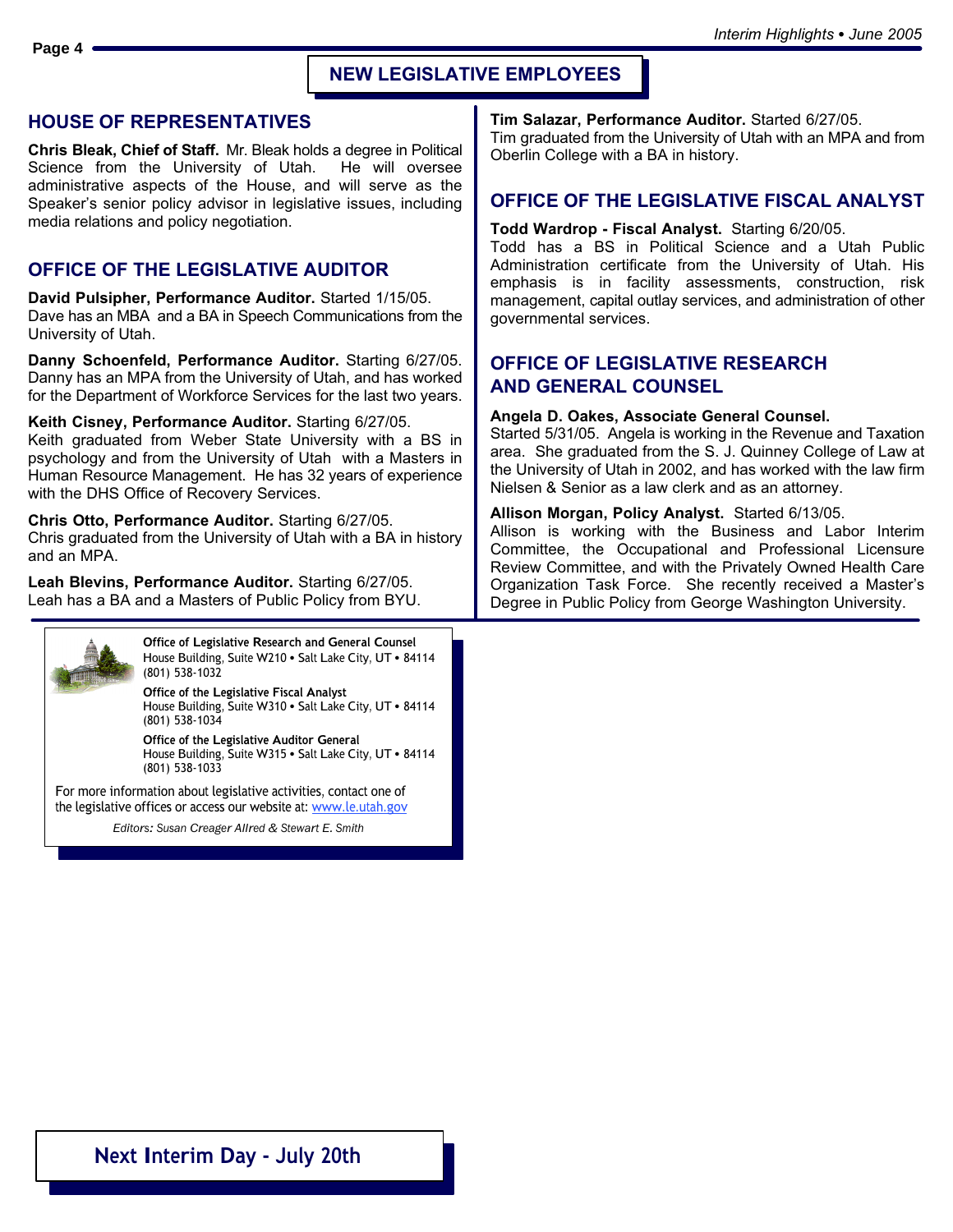

# FISCAL HIGHLIGHTS

DIRECTOR

# **EXECUTIVE APPROPRIATIONS COMMITTEE**

CO-CHAIRS: SENATOR LYLE HILLYARD - REPRESENTATIVE RON BIGELOW

### **Report:** Federal Funds

**Summary:** Sophia DiCaro, Governor's Office of Planning and Budget, discussed the federal fund grant applications since the May EAC meeting. The listing shows one new application and two reapplications that require action by the EAC, ten applications that have been approved by the Governor, and the tracking of 360 outstanding federal fund grants.

**Committee Action:** The committee approved the 3 applications to continue through the application process.

### **Staff Contact:** Spencer Pratt

**Report:** Intent Language as Used in Appropriations Acts

**Summary:** Each year, legislators include in appropriations acts intent language to clarify the purposes of given appropriations. Many times intent language is used to provide nonlapsing authority to line-items. Mr. Ball, with the help of Mr. John Fellows, examined the way intent language has been used in the past, recommended instances in which statute is preferable to intent, and suggested guidelines under which appropriations subcommittees might consider requests for nonlapsing intent language.

The author recommended reviewing past intent language for instances that may require statutory change and amending the Budgetary Procedures Act so that procedures for requesting and granting nonlapsing authority are more clearly defined.

**Committee Action:** The EAC directed staff to review appropriations language included in appropriations acts passed dur- *(Intent Language Report - Continued on page 2)* 

**Report:** Best Practices for Good Management: A Self-Audit Approach

**Summary:** John Schaff, Legislative Auditor General, presented a report that addressed common themes relative to management that may be present within an agency. The four common themes include, lack of acceptable governance, inadequate policies and procedures, ineffective standards or performance measures, and insufficient reporting data. The Legislative Fiscal Analyst and the Legislative Auditor General will work together to focus on these issues in the budget process. The concept of agencies doing self-audits was presented and will be a part of the staff review.

**Report**: Higher Education Operations, Maintenance and Programming Costs

**Summary**: This report addresses operation and maintenance (O&M), fuel and power, and programmatic costs as they relate to legislative policy and procedures for funding new higher education buildings. In the 2005 General Session, the Legislature adopted a new policy of funding O&M costs simultaneously with approval of new facilities. The report provides a breakout of the O&M funding formula, which includes factors for maintenance/repair, operations, and fuel and power by space type. Some routine or small unscheduled repairs are included in O&M funds, but larger repairs or system replacements are typically covered with Capital Improvement funds. The report provides a table showing anticipated higher education building requests in the next general session, together with estimates for size, cost, and O&M costs. Estimates for new programming costs associated with new facilities have not been well reported in the past. Funding for new program costs has come through the "enrollment growth" funding formula. The report summarizes the evaluation processes used by the Board of Regents, Building Board, and Legislature to prioritize new facilities.

**Committee Action**: The committee voted to:

- 1. Continue funding O&M increases simultaneously with capital facility approvals;
- 2. Ask USHE to provide more information on the impact that a new facility will have on institutional operating budgets;
- 3. Ask USHE to specify in the DFCM Capital Development Request whether new FTE are needed for O&M or programmatic purposes; and
- 4. Consider funding an independent comprehensive space utilization and standards study to aid in the assessment of new facilities required in higher education.

### **Staff Contacts**: Boyd Garriott and Steven Allred

### **U PCOMING M EETING**

Executive Offices and Criminal Justice Subcommittee • October 18, 2005, 9:00 A.M - Room W015 State Capitol

**Staff Contact:** John Massey and John Schaff